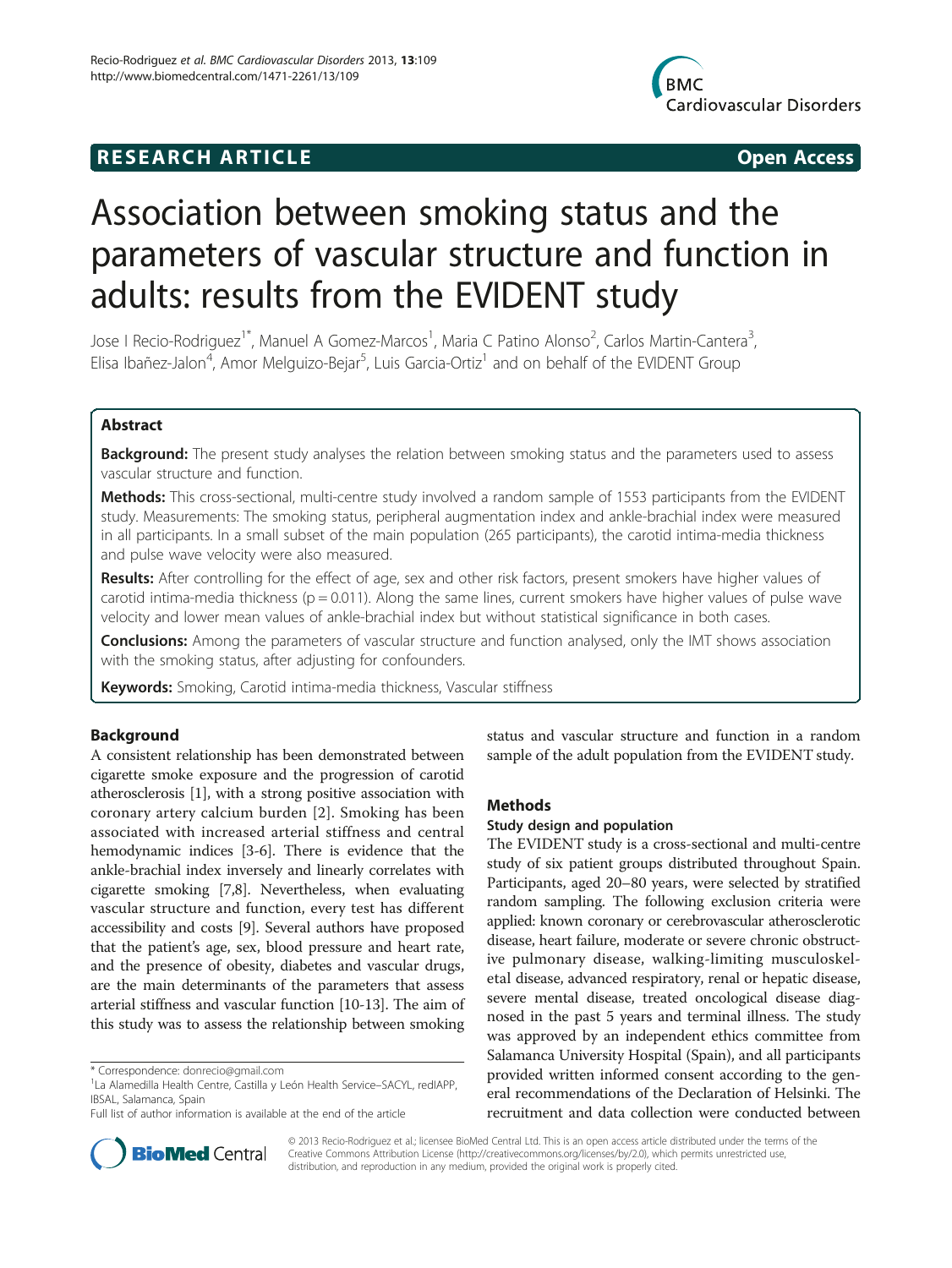2011 and 2012. A total of 1553 individuals were included in the study. The sample size calculation indicated that this number was sufficient to detect a difference of 5 units in the peripheral augmentation index between 3 smoking statuses (i.e., smoker, former smoker and non-smoker) in a two-sided test, assuming a common standard deviation (SD) of 21 units with a significance level of 95% and a power of 90%. The IMT and PWV were measured in only 265 participants, but this number was sufficient to detect a 0.05 mm difference in the IMT between the 3 groups, assuming a SD of 0.1, a significance level of 95% and a power of 80%. The findings presented in this manuscript are a subanalysis of the EVIDENT study, the main results of which were recently published [\[14\]](#page-6-0).

## Variables and measurement instruments

Smoking history was assessed by asking questions about the participant's smoking status. For the analyses, the participants were classified as non-smokers, former (>1 year without smoking) or present smokers. Carotid ultrasonography to assess intima-media thickness of the common carotid artery (C-IMT) was performed with the Sonosite Micromax ultrasound device (Sonosite Inc., Bothell, Washington, USA) paired with a 5–10 MHz multifrequency high-resolution linear transducer. Sonocal software was used to perform automatic IMT measurements. Six measurements were performed on each carotid artery using average values (average IMT) and maximum values (maximum IMT) automatically calculated by the software. The measurements were taken following the recommendations of the Manheim Carotid Intima-Media Thickness Consensus [\[15](#page-6-0)]. Carotid-femoral pulse wave velocity (PWV) was estimated using the SphygmoCor System (AtCor Medical Pty Ltd., Head Office, West Ryde, Australia), according to the expert consensus document on arterial stiffness by Van Bortel et al. [[16](#page-6-0)]. The central blood pressure and radial or peripheral augmentation index (PAIx) were measured with the Pulse Wave Application Software (A Pulse) (HealthSTATS International, Singapore) using tonometry to capture the radial pulse and to estimate the central blood pressure using a patented equation. The PAIx was calculated as follows: (second peak systolic blood pressure [SBP2] - diastolic blood pressure [DBP])/ (first peak SBP - DBP)  $\times$  100 (%). The PAIx was standardised to a heart rate of 75 bpm. The ankle-brachial index (ABI) was measured using a portable WatchBP Office ABI (Microlife AG Swiss Corporation). The ABI was calculated automatically dividing the higher of the two ankle systolic pressures by the highest measurement of the two systolic pressures in the arm [\[17](#page-6-0)]. All measurements (IMT, PWV, PAIx75 and ABI) were performed in the morning. Smoking was not allowed within the 3 h prior to the measurements. Further details on the EVIDENT study design have been published elsewhere [[18](#page-6-0)].

#### Statistical analysis

Statistical normality was checked using the Kolmogorov– Smirnov test. Normally distributed continuous variables were expressed as the mean ± standard deviation, while non-normally distributed variables were presented as median and 75–25th percentile. Frequency distribution was used for the categorical variables. The difference in means in continuous variables between the smoking categories was analysed using a one-way analysis of variance for independent samples and the post-hoc Scheffé contrast, with alpha <0.05 and the Kruskal–Wallis test when the variables were not normal. Chi-squared tests were used to compare the differences in categorical variables.

Age, sex, blood pressure, heart rate, and the presence of obesity, diabetes and vascular drugs have shown to affect the PWV, IMT or augmentation index values. Therefore, it is necessary to control the effect of these variables in the relationship between smoking status and the parameters of vascular structure and function. To analyse the relationship between the vascular structure and function (IMT, PAIx75, PWV or ABI) and smoking status  $($ non-smoker = 0, present smoker = 1, former smoker = 2 $),$ a general linear model (GLM) analysis was performed, including age, sex, systolic blood pressure, heart rate, body mass index, HDL cholesterol, diabetes and the presence of antihypertensive, antidiabetic and lipid-lowering drugs as the adjustment variables. The non-normal variables were modelled as continuous variables with log transformation to achieve normality in the multivariate analysis. Data were analysed using the SPSS version 18.0 statistical package (SPSS Inc., Chicago, Illinois, USA), and  $p < 0.05$  was considered to be statistically significant.

## Results

Table [1](#page-2-0) shows the clinic characteristics of each group according to its smoking status. Current smokers are younger and have the lowest prevalence of hypertension, obesity and dyslipidemia. PWV, IMT and ABI are lower in present smokers, while PAIx75 are higher in these individuals. An analysis of the 265 individuals for whom the IMT and PWV were performed is shown in Additional file [1](#page-5-0): Table S1. The results showed that the demographic and biological characteristics, according to smoking status, were similar to the overall analysed sample. The mean package year in the present smokers was  $16.78 \pm 16.31$ , and the average smoking history was  $30.39 \pm 12.57$  years. In an age-adjusted correlation, we found a positive correlation between the package years and the PAIx75  $(r = 0.332, p = 0.015)$  and a negative correlation with the ABI ( $r = -289$ ;  $p = 0.036$ ). The PWV and IMT showed no significant correlations.

Table [2](#page-3-0) shows the IMT, PWV, PAIx75 and ABI values according to patient sex; the presence of diabetes, antihypertensive, antidiabetic and lipid-lowering drugs. IMT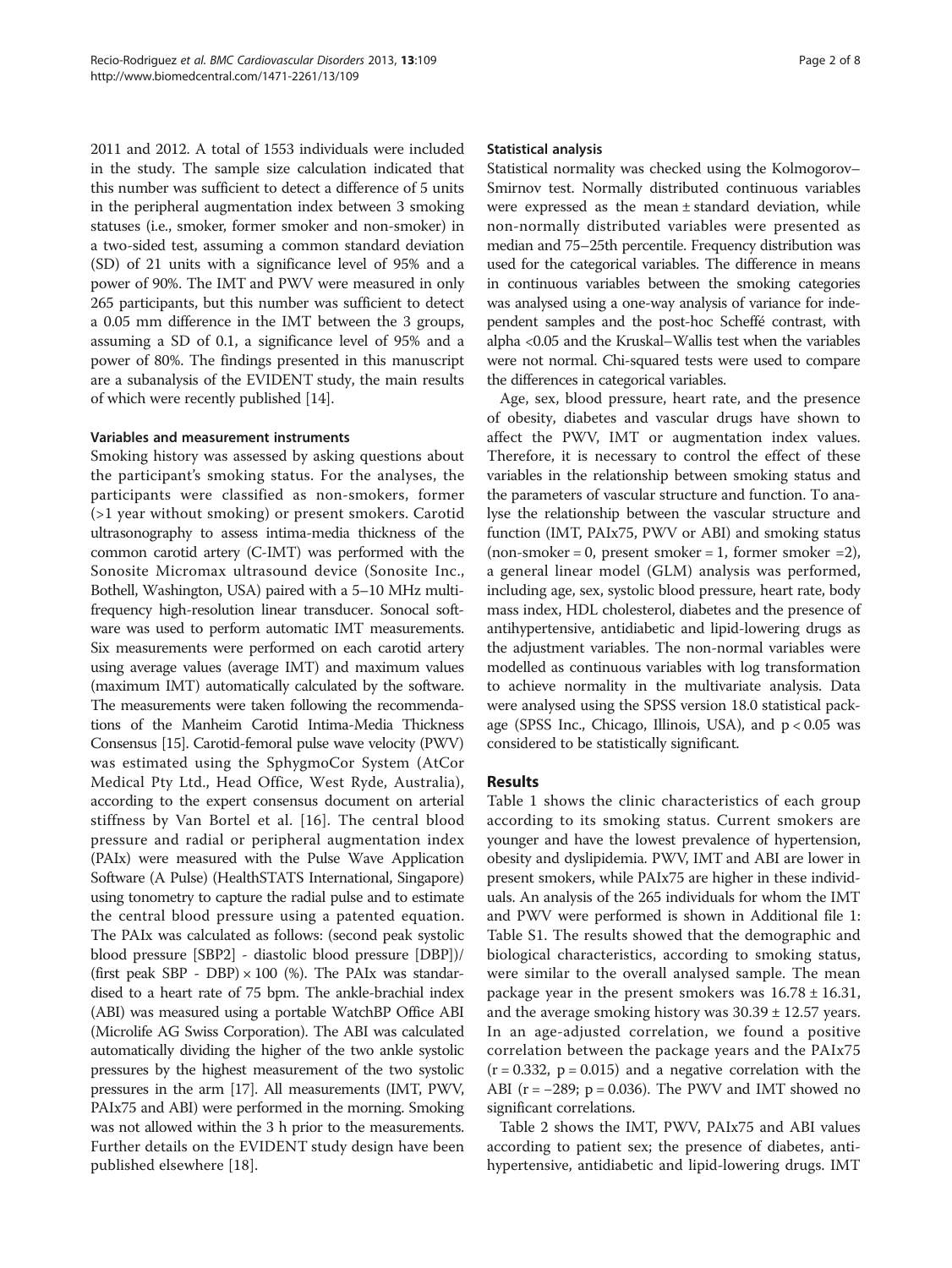<span id="page-2-0"></span>

|  | Table 1 Characteristics of patients by smoking status |  |  |  |  |  |
|--|-------------------------------------------------------|--|--|--|--|--|
|--|-------------------------------------------------------|--|--|--|--|--|

|                                  | Nonsmokers ( $n = 747$ ) | Former smokers ( $n = 469$ ) | Present smokers ( $n = 337$ ) | p value |
|----------------------------------|--------------------------|------------------------------|-------------------------------|---------|
| Age (years)*¥                    | 56.14 (65.09-43.64)      | 55.69 (64.44-46.71)          | 48.24 (56.08-37.25)           | < 0.001 |
| Males (%)                        | 212 (28.4)               | 271 (57.8)                   | 133 (39.5)                    | < 0.001 |
| Hypertension (%)                 | 307 (41.1)               | 219 (46.7)                   | 103 (30.6)                    | < 0.001 |
| Diabetes (%)                     | 79 (10.6)                | 65 (13.9)                    | 34 (10.1)                     | 0.145   |
| Dyslipidemia (%)                 | 214 (28.6)               | 177 (37.7)                   | 82 (24.3)                     | < 0.001 |
| Obesity (%)                      | 161 (21.6)               | 114 (24.3)                   | 62 (18.4)                     | 0.124   |
| Antihypertensive drugs (%)       | 223 (29.9)               | 162 (34.5)                   | 66 (19.6)                     | < 0.001 |
| Lipid-lowering drugs (%)         | 126 (16.9)               | 122 (26.0)                   | 48 (14.2)                     | < 0.001 |
| Antidiabetic drugs (%)           | 52 (7.0)                 | 46 (9.8)                     | 25(7.4)                       | 0.187   |
| Office SBP (mmHg)*¥              | 123.75 (134.63-113.50)   | 125.50 (138.00-114.50)       | 121.25 (131.38-109.13)        | < 0.001 |
| Office DBP (mmHq)                | 76.50 (83.50-70.50)      | 77.00 (83.38-70.00)          | 75.50 (82.50-70.00)           | 0.377   |
| Office heart rate (bpm)*¥#       | 71.50 (78.50-64.50)      | 69.50 (76.50-61.13)          | 75.00 (82.63-67.00)           | < 0.001 |
| Central SBP (mmHg)*¥             | 124 (135-114)            | 125 (137-115)                | 121 (132-110)                 | 0.002   |
| Central DBP (mmHg)               | 76 (83-70)               | 77 (84-70)                   | 75 (82-68)                    | 0.188   |
| BMI $(kq/m^2)$ <sup>*</sup> ¥    | 26.67 (29.56-24.05)      | 27.07 (29.96-24.90)          | 25.64 (28.52-22.90)           | < 0.001 |
| Waist circumference (cm) ¥#      | 92 (100-84)              | 95 (104-88)                  | 91.00 (99-82)                 | < 0.001 |
| Total cholesterol (mg/dL)        | $215.41 \pm 38.77$       | $213.36 \pm 39.10$           | $210.74 \pm 39.28$            | 0.192   |
| Triglycerides (mg/dL)*           | 95 (133-69)              | 96 (136-73)                  | 104 (147-75)                  | 0.026   |
| LDL-cholesterol (mg/dL)          | $133.85 \pm 36.78$       | $133.18 \pm 34.89$           | $132.36 \pm 36.75$            | 0.827   |
| HDL-cholesterol (mg/dL)*#        | 59.00 (70.00-49.00)      | 56.00 (67.00-47.00)          | 54.00 (64.75-45.00)           | < 0.001 |
| Mean IMT (mm) $(n = 265)$ ¥      | $0.68 \pm 0.10$          | $0.70 \pm 0.11$              | $0.65 \pm 0.11$               | 0.045   |
| Maximum IMT (mm) ( $n = 265$ ) ¥ | $0.83 \pm 0.12$          | $0.86 \pm 0.13$              | $0.81 \pm 0.13$               | 0.042   |
| PWV (m/sec) $(n = 265)$          | 7.10 (8.60-6.38)         | 7.30 (8.95-6.35)             | $6.65$ (7.95-5.57)            | 0.032   |
| PAIx75 (%) #¥                    | 89 (101-78)              | 86 (97 - 75)                 | 90 (103-77)                   | 0.003   |
| ABI #¥                           | $1.17 \pm 0.13$          | $1.19 \pm 0.14$              | $1.16 \pm 0.14$               | 0.005   |

Normally distributed continuous variables are expressed as mean ± standard deviation, while non-normally distributed variables are presented as median and 75–25th percentile. Frequency distribution was used in categorical variables.

Obesity: BMI ≥ 30 Kg/m<sup>2</sup>or Waist circumference ≥ 88 cm in women and ≥ 102 cm in men. SBP: Systolic blood pressure; DBP: Diastolic blood pressure; BMI: body mass index; HDL: high density lipoprotein; LDL: lowdensity lipoprotein; IMT: Intima Media Thickness; PWV: pulse wave velocity; PAIx75: Peripheral or radial augmentation index adjusted for heart rate at 75 bpm, ABI: ankle brachial index.

\*Differences between present and nonsmokers, ¥: Differences between present and former smokers, #: Differences between former and nonsmokers.

and PWV are higher in the male participants, diabetics and patients undergoing vascular treatment. The PAIx 75 shows the highest values in females, individuals with diabetes and patients undergoing vascular treatments, while the ABI shows differences in individuals with and without diabetes.

Table [3](#page-3-0) shows a bivariate correlation between systolic blood pressure, heart rate and body mass index with each vascular structure and functional parameter (i.e., PWV, IMT, PAIx75 and ABI) analysed. Age shows a linear relationship with PWV, IMT and PAIx75 (Figure [1\)](#page-4-0).

After controlling for the effects of age, sex, systolic blood pressure, heart rate, body mass index, HDL-cholesterol, diabetes and the presence of antihypertensive, antidiabetic and lipid-lowering drugs, the multivariate analysis shows

that present smokers have higher IMT values ( $p = 0.011$ ). PWV behaves likewise, although it does not reach the level of statistical significance. ABI has no modifications, and PAIx75 has higher values in current smokers than in former smokers (Figure [2](#page-5-0)). More details of the multivariate analysis are shown in Table [2](#page-3-0) of the Additional file [2](#page-5-0): (Table S2).

## **Discussion**

In this paper, we present data about the relationship between smoking status and a large variety of parameters that assess vascular structure and function in a general population sample from primary care clinics. To assess vascular structure and function, parameters differ in their relationships with cardiovascular risk factors. The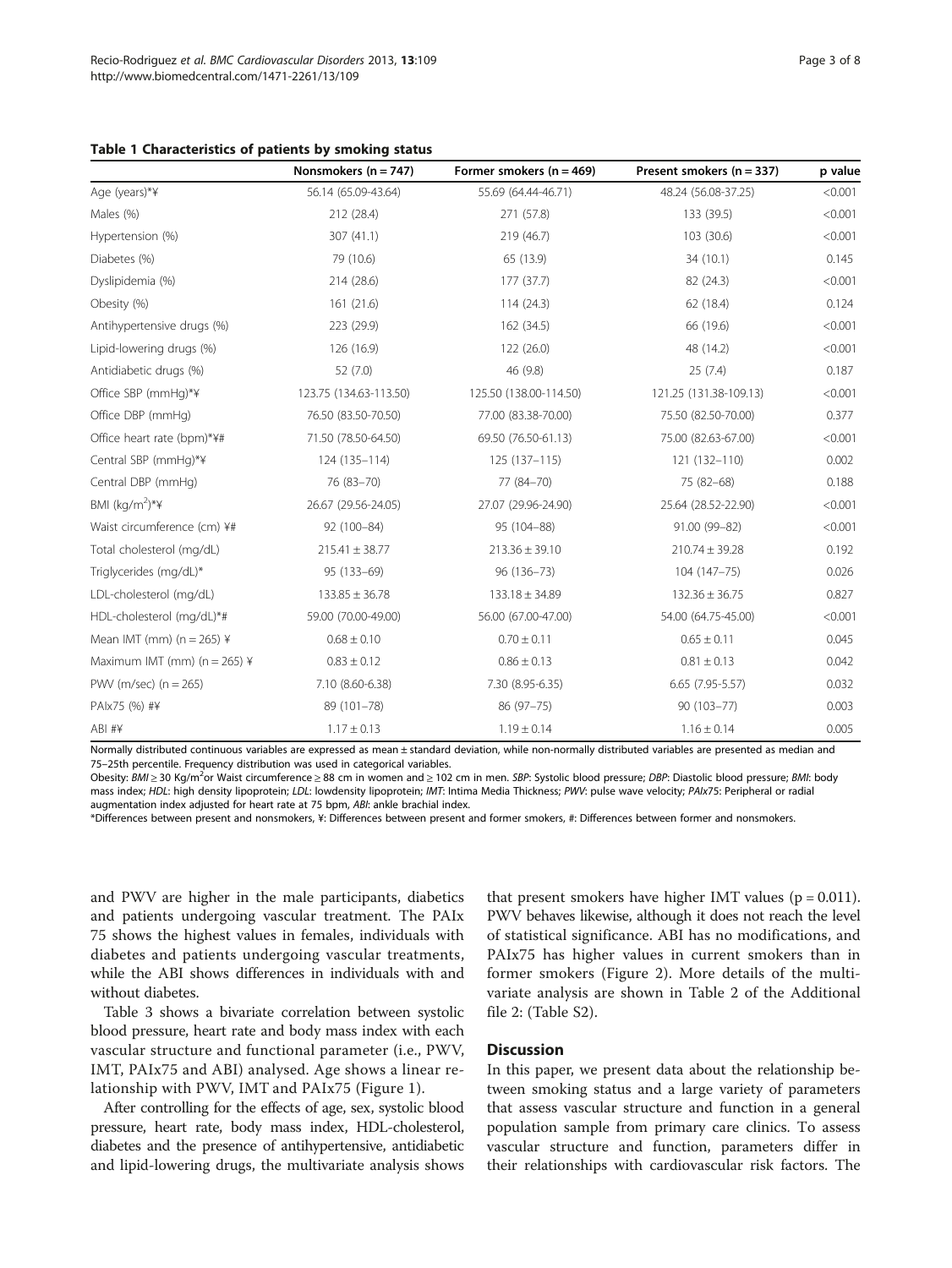|                        |                      | $PWV(n = 265)$ |                 | $IMT(n = 265)$ |                | PAIx75 ( $n = 1553$ ) |                 | $ABI(n = 1553)$ |  |
|------------------------|----------------------|----------------|-----------------|----------------|----------------|-----------------------|-----------------|-----------------|--|
|                        |                      | p-value        |                 | p-value        |                | p-value               |                 | p-value         |  |
| Sex                    |                      |                |                 |                |                |                       |                 |                 |  |
| Male                   | $7.6(6.7-9.5)$       | < 0.001        | $0.71 \pm 0.12$ | < 0.001        | 83 (94-71)     | < 0.001               | $1.18 \pm 0.14$ | 0.455           |  |
| Female                 | $6.8(6.0-7.9)$       |                | $0.66 \pm 0.09$ |                | 91 (105-81)    |                       | $1.17 \pm 0.13$ |                 |  |
| <b>Diabetes</b>        |                      |                |                 |                |                |                       |                 |                 |  |
| Yes                    | $9.6$ $(8.3 - 10.9)$ | < 0.001        | $0.74 \pm 0.07$ | 0.007          | 93 (104-92)    | 0.001                 | $1.15 \pm 0.16$ | 0.022           |  |
| No                     | $7.0(6.1-8.2)$       |                | $0.67 \pm 0.11$ |                | 87 (100-77)    |                       | $1.18 \pm 0.13$ |                 |  |
| Antihypertensive drugs |                      |                |                 |                |                |                       |                 |                 |  |
| Yes                    | $8.3(7.3-9.8)$       | < 0.001        | $0.74 \pm 0.10$ | < 0.001        | 89 (102-79)    | 0.033                 | $1.18 \pm 0.14$ | 0.693           |  |
| No                     | $6.8(5.9-7.8)$       |                | $0.66 \pm 0.10$ |                | $87(100 - 76)$ |                       | $1.17 \pm 0.13$ |                 |  |
| Antidiabetic drugs     |                      |                |                 |                |                |                       |                 |                 |  |
| Yes                    | $9.5(10.6-8.5)$      | < 0.001        | $0.74 \pm 0.08$ | 0.048          | 93 (102-83)    | 0.004                 | $1.14 \pm 0.16$ | 0.007           |  |
| No                     | $7.0(8.2-6.2)$       |                | $0.68 \pm 0.10$ |                | 88 (100-77)    |                       | $1.18 \pm 0.13$ |                 |  |
| Lipid lowering drugs   |                      |                |                 |                |                |                       |                 |                 |  |
| Yes                    | $8.1(6.9-10.8)$      | < 0.001        | $0.74 \pm 0.09$ | < 0.001        | 91 (103-80)    | 0.004                 | $1.17 \pm 0.14$ | 0.438           |  |
| No                     | $6.9(6.1-8.2)$       |                | $0.67 \pm 0.10$ |                | 87 (100-77)    |                       | $1.17 \pm 0.13$ |                 |  |

<span id="page-3-0"></span>Table 2 Values of vascular structure and functional parameters according to sex and presence of diabetes, antihypertensive, antidiabetic and lipid lowering drugs

IMT: Intima Media Thickness; PWV: pulse wave velocity; PAIx75: Peripheral or radial augmentation index adjusted for heart rate at 75 bpm, ABI: ankle brachial index.

PWV and PAIx75 are showed in median and interquartil range and IMT and ABI as mean ± Standard deviation.

p-values are for comparison of subgroups by T-Student independent groups and U Mann Whitney test.

results of this work show that IMT is the parameter that best relates to smoking status in a representative sample of adult population. After controlling for the effects of sex and other confounders, present smokers have higher mean IMT values ( $p = 0.011$ ), while the differences in PWV, PAIx75 and ABI did not reach the level of statistical significance.

The study results concerning the effects of smoking status on subclinical arterial disease align with those of other authors [\[1](#page-6-0),[2\]](#page-6-0), indicating that smoking relates to the presence of subclinical atherosclerosis in an adult

Table 3 Bivariate correlations between vascular structure and functional parameters and systolic blood pressure, heart ratio and body mass index

|                       | Age       | <b>SBP</b> | ΗR        | <b>BMI</b> |
|-----------------------|-----------|------------|-----------|------------|
| PWV ( $n = 265$ )     | $0.558**$ | $0.623**$  | $0.169**$ | $0.353**$  |
| $IMT(n = 265)$        | $0687**$  | $0.441**$  | $-0.054$  | $0.250***$ |
| PAIx75 ( $n = 1553$ ) | $0.222**$ | $0.134**$  | $0.361**$ | $0.103**$  |
| ABI (n = $1553$ )     | 0.045     | $-0.063*$  | $-0.038$  | 0.033      |

 $*$ p < 0.05,  $**$ p < 0.01.

SBP: Systolic blood pressure; HR: heart rate; BMI: body mass index; IMT: Intima Media Thickness; PWV: pulse wave velocity; PAIx75: Peripheral or radial augmentation index adjusted for heart rate at 75 bpm, ABI: ankle brachial index.

population. Some authors have reported that smoking aligned with increased inflammatory markers [[19,20\]](#page-6-0). Other authors have shown that the polymorphism -930A/G may modify the association between smoking and IMT values, particularly among healthy young adults [\[21\]](#page-6-0). We found no correlation between the mean package years in present smokers with IMT. This result can be explained by the small number of present smokers for whom the IMT was analysed.

After controlling for confounders, we found no association between the presence of smoking and increased arterial stiffness. In a systematic literature review, Doonan RJ et al. [\[22\]](#page-6-0) found that some studies found no significant difference in the arterial stiffness between non-smokers and long-term smokers; they concluded that the effect of smoking on arterial stiffness remains to be established by prospective smoking cessation trials. Rhee et al. found an association between PWV and cigarette smoking in male smokers with hypertension. Their study explored the acute effects of smoking in a sample of men with and without hypertension, while our work examined the chronic effects of smoking on a larger sample of the Spanish general population. Other differences between the study of Rhee and Kubozono [[3,4](#page-6-0)] and our work are the different variables used in the multiple regression models. Age and SBP [[10](#page-6-0)] are among the major determinants of PWV.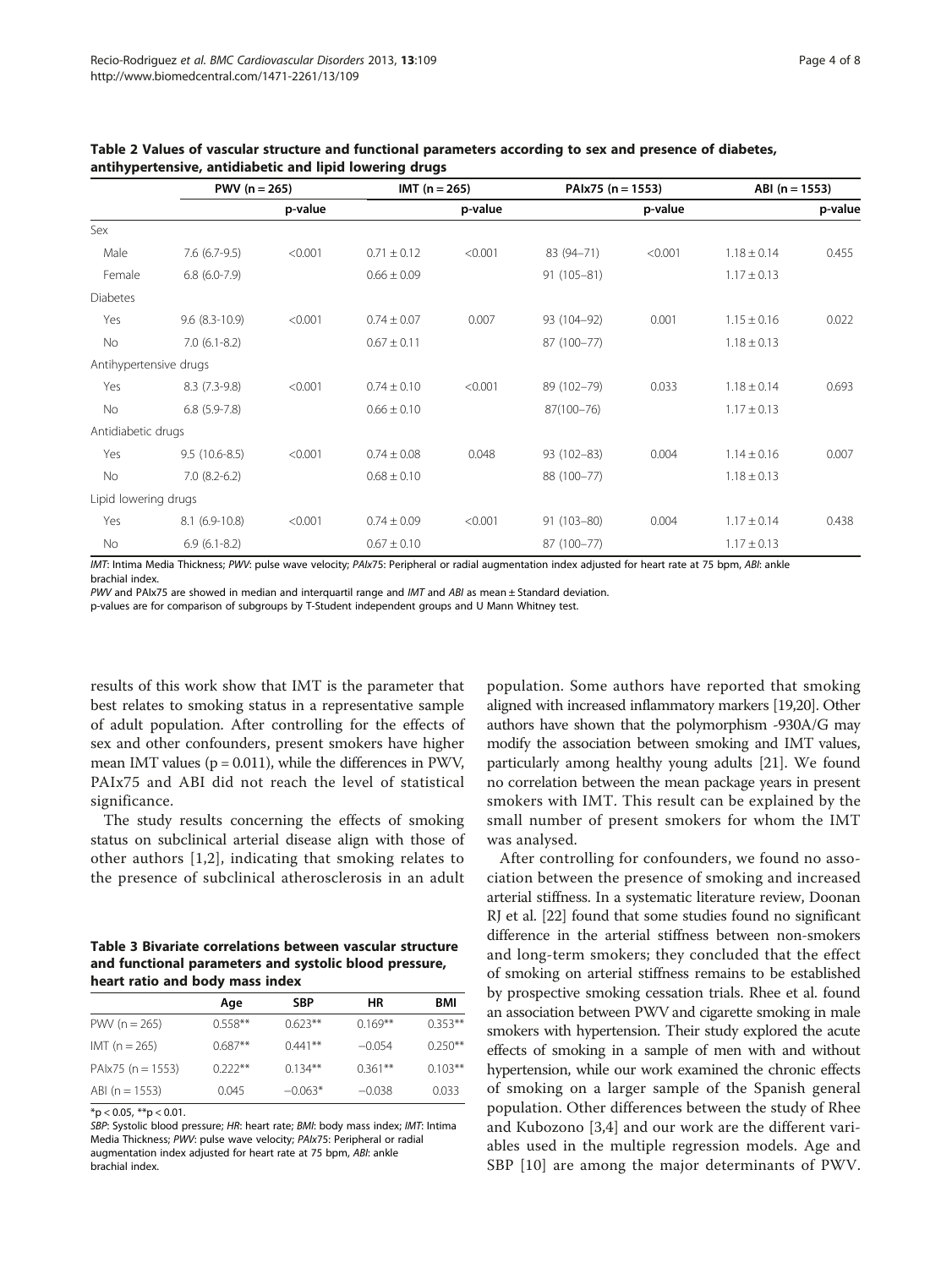<span id="page-4-0"></span>

In our study, the smoker group was the youngest and had lower SBP values. Although these variables were included in the multivariate analysis model, it may not be sufficient to control the effects that they may have on the study results.

Previous studies have demonstrated an association between AIx and cardiovascular risk factors, including smoking [\[6,23](#page-6-0)]. In our work, the highest BMI corresponds to the former smokers group, which could explain the lower value of PAIx75 in this group because the augmentation index decreases when BMI increases [[24](#page-7-0)]. Among the major determinants of PAIx75 are the patient age, SBP and BMI. In our study, the smoking group had the youngest participants and lower SBP and BMI levels. Although these two variables were included in the multivariate analysis, they may not sufficiently counteract the effects of other variables in the study. Furthermore, Janner JH et al. and Minami J et al. [[6,23\]](#page-6-0) analysed the relationship of smoking with CAIx,

while in our work we use the radial or peripheral augmentation index. Radial and central AIx are not interchangeable in the clinical practice, although the radial augmentation index has been established as a marker of vascular aging [[25](#page-7-0)].

Present smokers have lower ABI values, similar to the results of other authors [[7,](#page-6-0)[26\]](#page-7-0). However, our results did not remain significant after adjusting for confounders. The study population of Lee YH et al. [[26\]](#page-7-0) was from the general population with a mean age of 65 and 70 years in subjects with and without peripheral arterial disease, respectively. The peripheral arterial disease is one of the major manifestations of generalised atherosclerotic disease, as a result of progressive atherosclerosis [[27](#page-7-0)]; therefore, it is expected that individuals with longer smoking histories will have lower ABI values. The population studied in our work has a lower median age  $(52.9 \pm 13$  years), with the youngest members in the smoking group.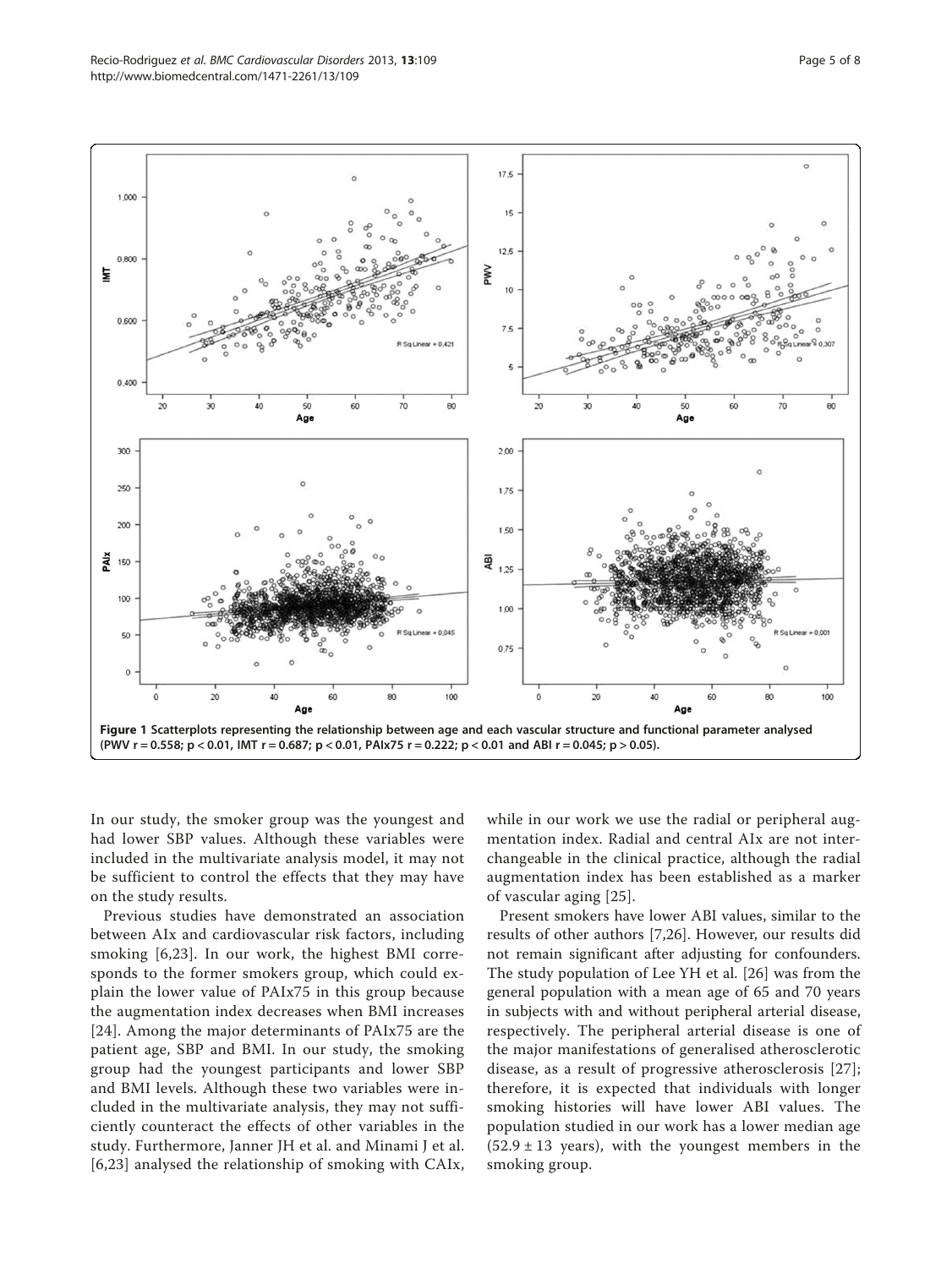<span id="page-5-0"></span>

The main limitation of this study is the cross-sectional design that prevents the establishment of causal relationships between smoking and vascular structure and function. The participants of the three smoking categories differed in terms of age and the prevalence of other risk factors. This limitation is, to some extent, addressed by the statistical analysis that controls the effect of these variables in the interpretation of results. Another limitation of this study is that the smoking status was self-reported and not determined by objective measures, such as CO in the expired air analysis; however, such questionnaires have been used previously in other studies to explore the relationship between arterial stiffness and smoking [[5\]](#page-6-0). Lastly, a full set of data (IMT and PWV) are only available in a small subset of the EVIDENT study. However, this sample has similar demographic and biological characteristics, according to smoking status, compared to the overall sample analysed.

## Conclusions

Among the parameters vascular structure and function analysed, only the IMT shows association with the smoking status, after adjusting for confounders. Further studies focusing on the smoking statuses of participants are necessary to clarify the role of the chronic effects of smoking on the parameters of vascular structure and function and the effects of passive smoking exposure.

## Additional files

[Additional file 1: Table S1.](http://www.biomedcentral.com/content/supplementary/1471-2261-13-109-S1.doc) Characteristics of patients by smoking status in the 265 subjects for whom the IMT and the PWV was assessed. [Additional file 2: Table S2.](http://www.biomedcentral.com/content/supplementary/1471-2261-13-109-S2.doc) Multivariate analysis of structure and function vascular parameters with smoking status (GLM).

#### Abbreviations

BMI: Body mass index; PAIx75: Peripheral or radial augmentation index adjusted for heart rate at 75 bpm; ABI: Ankle brachial index; IMT: Intima-media thickness of the common carotid artery; PWV: Pulse wave velocity.

#### Competing interests

The author's declare that they have no competing interests.

#### Authors' contribution

JIR devised the study, designed the protocol, assisted with fund raising and results interpretation, prepared the draft of the manuscript and corrected the final version of the manuscript. MAG, CM, EI and AM participated in the study design, results interpretation, and manuscript review. CA participated in the study design, data collection and manuscript review. MCP performed all analytical methods, results interpretation, and manuscript review. LG participated in the protocol design, fund raising, analysis of results, and final review of the manuscript. Finally, all authors reviewed and approved the final version of the manuscript.

#### Acknowledgements

This project was supported by Castilla y León Health Service (SAN/1778/2009), Carlos III Institute of Health of the Ministry of Health of Spain (PS09/00233, PS09/01057, PS09/01972, PS09/01376, PS09/0164, PS09/01458, RETICS RD12/ 0005/0004) and the Infosalud Foundation.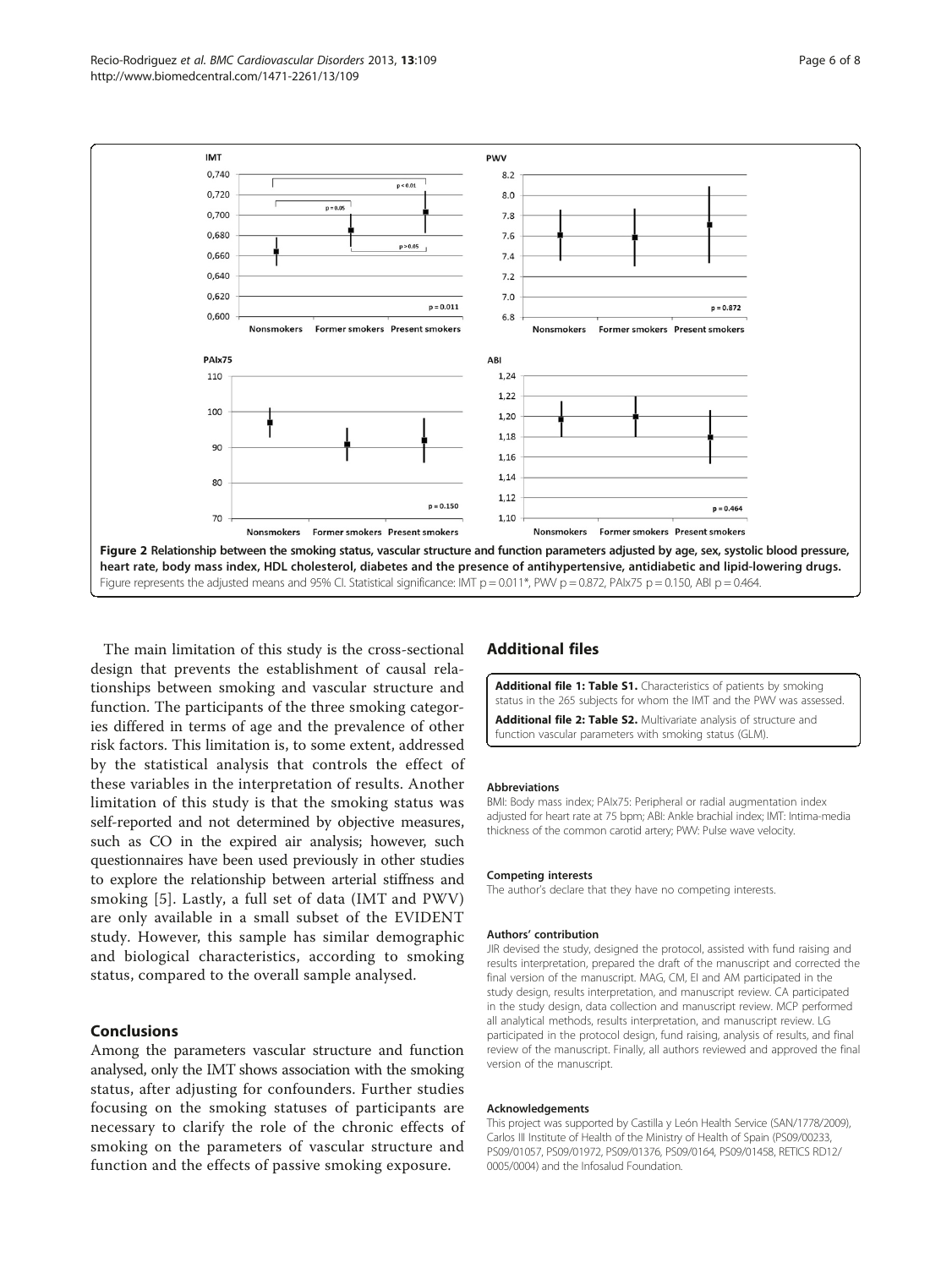#### <span id="page-6-0"></span>EVIDENT group members

Coordinating centre: Luis Garcia Ortiz, Manuel A Gómez Marcos, José I Recio Rodriguez and Carmen Patino Alonso of the Primary Care Research Unit of La Alamedilla Health Centre, Salamanca, Spain.

Participating centres: La Alamedilla Health Center, Servicio de Salud de Castilla y León SACYL: Carmen Castaño Sánchez, Carmela Rodriguez Martín, Yolanda Castaño Sánchez, Cristina Agudo Conde, Emiliano Rodriguez Sánchez, Luis J Gonzalez Elena, Carmen Herrero Rodriguez, Benigna Sánchez Salgado, Angela de Cabo Laso and Jose A Maderuelo Fernández. Passeig de Sant Joan Health Centre, Servicio de Salud Catalan: Carlos Martín Cantera, Joan Canales Reina, Epifania Rodrigo de Pablo, Maria Lourdes Lasaosa Medina, Maria Jose Calvo Aponte, Amalia Rodriguez Franco, Elena Briones Carrio, Carme Martin Borras, Anna Puig Ribera and Ruben Colominas Garrido. Poble Sec Health Centre, Servicio de Salud Catalan: Juanjo Anton Alvarez, Mª Teresa Vidal Sarmiento, Ángela Viaplana Serra, Susanna Bermúdez Chillida, Aida Tanasa.

Ca N'Oriac Health Centre, Servicio de Salud Catalan: Montserrat Romaguera Bosch.

Sant Roc Health Centre, Servicio de Salud Catalan: Maria Mar Domingo, Anna Girona, Nuria Curos, Francisco Javier Mezquiriz, Laura Torrent. Cuenca III Health Centre, Servicio de Salud de Castilla-La Mancha SESCAM: Alfredo Cabrejas Sánchez, María Teresa Pérez Rodríguez, María Luz García García, Jorge Lema Bartolomé and Fernando Salcedo Aguilar. Casa de Barco Health Centre, Servicio de Salud de Castilla y León SACYL: Carmen Fernandez Alonso, Amparo Gómez Arranz, Elisa Ibáñez Jalón, Aventina de la Cal de la Fuente, Laura Muñoz Beneitez, Natalia Gutiérrez, Ruperto Sanz Cantalapiedra, Luis M Quintero Gonzalez, Sara de Francisco Velasco, Miguel Angel Diez Garcia, Eva Sierra Quintana and Maria Cáceres. Torre Ramona Health Centre, Servicio de Salud de Aragon: Natividad González Viejo, José Felix Magdalena Belio, Luis Otegui Ilarduya, Francisco Javier Rubio Galán, Amor Melguizo Bejar, Cristina Inés Sauras Yera, Mª Jesus Gil Train, Marta Iribarne Ferrer and Miguel Angel Lafuente Ripolles. Primary Care Research Unit of Bizkaia, Basque Health Service-Osakidetza: Gonzalo Grandes, Alvaro Sanchez, Nahia Guenaga, Veronica Arce, Maria SoledadArietaleanizbealoa, Eguskiñe Iturregui San Nicolás, Rosa Amaia Martín Santidrián and Ana Zuazagoitia.

#### Author details

<sup>1</sup>La Alamedilla Health Centre, Castilla y León Health Service-SACYL, redIAPP, IBSAL, Salamanca, Spain. <sup>2</sup>Statistics Department, University of Salamanca, Salamanca, Spain. <sup>3</sup>Passeig de Sant Joan Health Centre, Catalan Health Service, Barcelona, Spain. <sup>4</sup>Casa de Barco Health Centre, Castilla y León Health Service–SACYL, Valladolid, Spain. <sup>5</sup>Torre Ramona Health Centre, Aragón Health Service, Zaragoza, Spain.

#### Received: 12 July 2013 Accepted: 26 November 2013 Published: 1 December 2013

#### References

- 1. Howard G, Wagenknecht LE, Burke GL, Diez-Roux A, Evans GW, McGovern P, Nieto FJ, Tell GS: Cigarette smoking and progression of atherosclerosis: The Atherosclerosis Risk in Communities (ARIC) Study. JAMA 1998, 279(2):119–124.
- 2. Jockel KH, Lehmann N, Jaeger BR, Moebus S, Mohlenkamp S, Schmermund A, Dragano N, Stang A, Gronemeyer D, Seibel R, et al: Smoking cessation and subclinical atherosclerosis–results from the Heinz Nixdorf Recall Study. Atherosclerosis 2009, 203(1):221–227.
- 3. Kubozono T, Miyata M, Ueyama K, Hamasaki S, Kusano K, Kubozono O, Tei C: Acute and chronic effects of smoking on arterial stiffness. Circ J 2011, 75(3):698–702.
- Rhee MY, Na SH, Kim YK, Lee MM, Kim HY: Acute effects of cigarette smoking on arterial stiffness and blood pressure in male smokers with hypertension. Am J Hypertens 2007, 20(6):637–641.
- Mahmud A, Feely J: Effect of smoking on arterial stiffness and pulse pressure amplification. Hypertension 2003, 41(1):183–187.
- 6. Janner JH, Godtfredsen NS, Ladelund S, Vestbo J, Prescott E: The association between aortic augmentation index and cardiovascular risk factors in a large unselected population. J Hum Hypertens 2012, 26(8):476–484.
- 7. Cui R, Iso H, Yamagishi K, Tanigawa T, Imano H, Ohira T, Kitamura A, Sato S, Shimamoto T: Relationship of smoking and smoking cessation with ankle-to-arm blood pressure index in elderly Japanese men. Eur J Cardiovasc Prev Rehabil 2006, 13(2):243–248.
- 8. Hennrikus D, Joseph AM, Lando HA, Duval S, Ukestad L, Kodl M, Hirsch AT: Effectiveness of a smoking cessation program for peripheral artery disease patients: a randomized controlled trial. J Am Coll Cardiol 2010, 56(25):2105–2112.
- 9. Gomez-Marcos MA, Gonzalez-Elena LJ, Recio-Rodriguez JJ, Rodriguez-Sanchez E, Magallon-Botaya R, Munoz-Moreno MF, Patino-Alonso MC, Garcia-Ortiz L: Cardiovascular risk assessment in hypertensive patients with tests recommended by the European guidelines on hypertension. Eur J Prev Cardiol 2012, 19(3):515–522.
- 10. Determinants of pulse wave velocity in healthy people and in the presence of cardiovascular risk factors: 'establishing normal and reference values'. Eur Heart J 2010, 31(19):2338–2350.
- 11. Recio-Rodriguez JI, Gomez-Marcos MA, Patino-Alonso MC, Agudo-Conde C, Rodriguez-Sanchez E, Garcia-Ortiz L: Abdominal obesity vs general obesity for identifying arterial stiffness, subclinical atherosclerosis and wave reflection in healthy, diabetics and hypertensive. BMC Cardiovasc Disord 2012, 12:3.
- 12. Garcia-Ortiz L, Garcia-Garcia A, Ramos-Delgado E, Patino-Alonso MC, Recio-Rodriguez JI, Rodriguez-Sanchez E, Gomez-Marcos MA: Relationships of night/day heart rate ratio with carotid intima media thickness and markers of arterial stiffness. Atherosclerosis 2011, 217(2):420–426.
- 13. Lee HY, Oh BH: Aging and arterial stiffness. Circ J 2010, 74(11):2257-2262.
- 14. Garcia-Ortiz L, Recio-Rodriguez JI, Puig-Ribera A, Lema-Bartolome J, Ibanez-Jalon E, Gonzalez-Viejo N, Guenaga-Saenz N, Agudo-Conde C, Patino-Alonso MC, Gomez-Marcos MA: Blood pressure circadian pattern and physical exercise assessment by accelerometer and 7-day physical activity recall scale. Am J Hypertens 2013. Epub ahead of print.
- 15. Touboul PJ, Hennerici MG, Meairs S, Adams H, Amarenco P, Bornstein N, Csiba L, Desvarieux M, Ebrahim S, Fatar M: Mannheim carotid intima-media thickness consensus (2004–2006). An update on behalf of the Advisory Board of the 3rd and 4th Watching the Risk Symposium, 13th and 15th European Stroke Conferences, Mannheim, Germany, 2004, and Brussels, Belgium, 2006. Cerebrovasc Dis 2007, 23(1):75–80.
- 16. Van Bortel LM, Laurent S, Boutouyrie P, Chowienczyk P, Cruickshank JK, De Backer T, Filipovsky J, Huybrechts S, Mattace-Raso FU, Protogerou AD, et al: Expert consensus document on the measurement of aortic stiffness in daily practice using carotid-femoral pulse wave velocity. J Hypertens 2012, 30(3):445–448.
- 17. Hirsch AT, Haskal ZJ, Hertzer NR, Bakal CW, Creager MA, Halperin JL, Hiratzka LF, Murphy WR, Olin JW, Puschett JB, et al: ACC/AHA Guidelines for the Management of Patients with Peripheral Arterial Disease (lower extremity, renal, mesenteric, and abdominal aortic): a collaborative report from the American Associations for Vascular Surgery/Society for Vascular Surgery, Society for Cardiovascular Angiography and Interventions, Society for Vascular Medicine and Biology, Society of Interventional Radiology, and the ACC/AHA Task Force on Practice Guidelines (writing committee to develop guidelines for the management of patients with peripheral arterial disease)–summary of recommendation. J Vasc Interv Radiol 2006, 17(9):1383–1397. quiz 1398.
- 18. Garcia-Ortiz L, Recio-Rodriguez JI, Martin-Cantera C, Cabrejas-Sanchez A, Gomez-Arranz A, Gonzalez-Viejo N, Iturregui-San Nicolas E, Patino-Alonso MC, Gomez-Marcos MA: Physical exercise, fitness and dietary pattern and their relationship with circadian blood pressure pattern, augmentation index and endothelial dysfunction biological markers: EVIDENT study protocol. BMC Public Health 2010, 10:233.
- 19. Casula M, Tragni E, Zambon A, Filippi A, Brignoli O, Cricelli C, Poli A, Catapano AL: C-reactive protein distribution and correlation with traditional cardiovascular risk factors in the Italian population. Eur J Intern Med 2013, 24(2):161–166.
- 20. Asthana A, Johnson HM, Piper ME, Fiore MC, Baker TB, Stein JH: Effects of smoking intensity and cessation on inflammatory markers in a large cohort of active smokers. Am Heart J 2010, 160(3):458–463.
- 21. Fan M, Raitakari OT, Kahonen M, Juonala M, Hutri-Kahonen N, Porsti I, Viikari J, Lehtimaki T: The association between cigarette smoking and carotid intima-media thickness is influenced by the -930A/G CYBA gene polymorphism: the Cardiovascular Risk in Young Finns Study. Am J Hypertens 2009, 22(3):281-287
- 22. Doonan RJ, Hausvater A, Scallan C, Mikhailidis DP, Pilote L, Daskalopoulou SS: The effect of smoking on arterial stiffness. Hypertens Res 2010, 33(5):398–410.
- 23. Minami J, Ishimitsu T, Ohrui M, Matsuoka H: Association of smoking with aortic wave reflection and central systolic pressure and metabolic